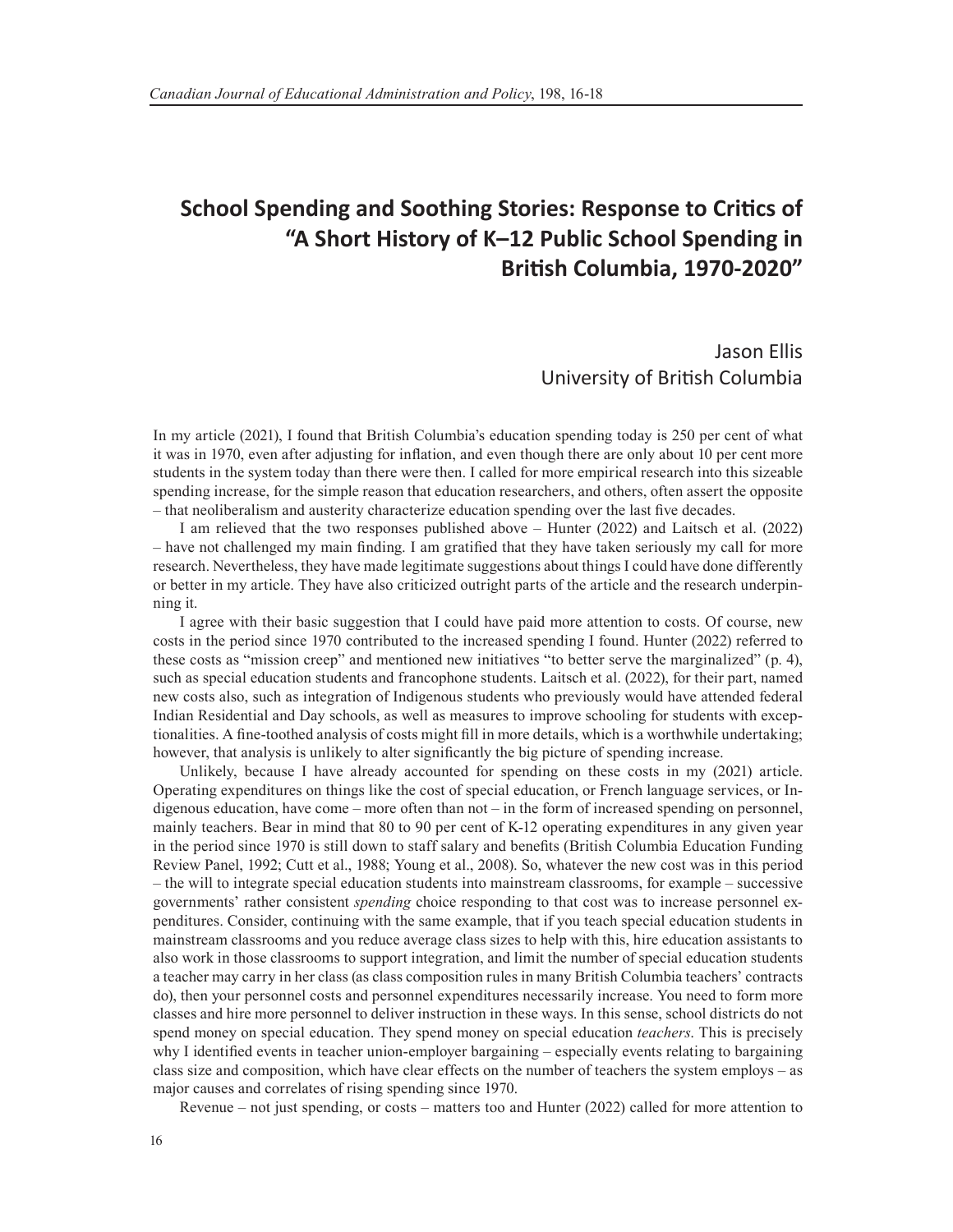that side of "the ledger" (p. 5), especially taxation. I can agree also that we need more work on this. One of the biggest shifts in educational finance in the past fifty years is the province taking local property taxation powers and revenues from the districts and claiming these for itself. Events – spiralling district expenditures and stiffening provincial will to control them – are what caused that landmark shift to take place. This is why the other focus of my article, alongside union-employer bargaining, is government-school district financial wrangling.

Hunter (2022) and Laitsch et al. (2022) tried to take me to task for not using theory and methods from economics and statistics. There are no "dif-in-dif estimations," "four-by-four matri[ces]," or "regression analysis" (Hunter, 2022, p. 4) in my article. I did not contemplate Baumol's Cost Disease (Laitsch et al., 2022). However, Laitsch et al.'s (2022) accusation that my article "lacks a theoretical framework" (p. 8) is well wide of the mark. My framework is the historian's careful study of change over time, its causes (and correlates) and effects (Stearns, 1984). Cause, correlation, and effect are hardly statisticians' private property, as Laitsch et al. (2022) seem to claim when they accuse me of bait-and-switch for promising to look at these but not doing a purely statistical analysis of them. Education economists, if they choose to look at school spending over time in British Columbia, can apply the methods Hunter (2022) and Laitsch et al. (2022) recommend. I would be very interested in what they find.

Hunter (2022) and Laitsch et al. (2022) are critical of the data I used as well, because it is fragmented. However, historians often work with fragmented data, because often they are forced to when no other data on a question exists. Piecing data together, as I (2021) did, is acceptable practice, especially when the historian supports that with other documentary evidence (see Aydelotte, 1969), as I did extensively as well.

At one time, historians of education wrote soothing stories about the past – tales about public education battles joined and won – to "give teachers and administrators a greater sense of professional esprit and identity" (Tyack, 1974, p. 9). Rather than mythmaking for that purpose, the historian of education's job today is to be thoroughly critical. We are supposed to (p. 4) "examine those educational institutions and values we have taken for granted...to turn facts into puzzles," historian David B. Tyack (1974) wrote. The fact is British Columbia's K-12 spending has increased considerably since 1970. The puzzle is figuring out what spending changes over time actually occurred, what events and other factors contributed to those changes, as well as what the changes mean. "The way we understand the past profoundly shapes how we make choices today," Tyack (1974, p. 4) added. Hunter (2022) was quite right: in the future, British Columbians are likely going to have to choose between priorities like "hip replacements or early learning programs" (p. 4). To make these choices effectively and justly, we need a no-nonsense discussion of the past spending that got us here, including events that shaped that spending.

## **References**

- Aydelotte, W. O. (1969). Quantification in history. In D. K. Rowney & J. Q. Graham (Eds.), *Quantitative history: Selected readings in the quantitative analysis of historical data* (pp. 3–22). Dorsey Press.
- British Columbia Education Funding Review Panel. (1992). *Building partnerships: A finance system for public schools. Final report including a discussion paper on financing public schools: Issues & options.*
- Cutt, J., McRae, J., & Adams, P. (1988). *Support systems for learning: Finance.* Commissioned Papers, vol. 5, British Columbia Royal Commission on Education. Government of British Columbia.
- Ellis, J. (2021). A short history of K–12 public school spending in British Columbia, 1970-2020. *Canadian Journal of Educational Administration and Policy*, (196), 102–123. https://doi. org/10.7202/1078520ar
- Hunter, D. (2022). Public spending on education in the Canadian provinces: Some comments on Ellis' paper toward reframing rather recycling old ideas about educational expenditures. *Canadian Journal of Educational Administration and Policy*, (198), 2-7.
- Laitsch, D., Malcolmson, J., & Kuehn, L. (2022). Critical Response to "A Short History of K-12 Public School Spending in British Columbia". *Canadian Journal of Educational Administration and Policy*, (198), 8-14.